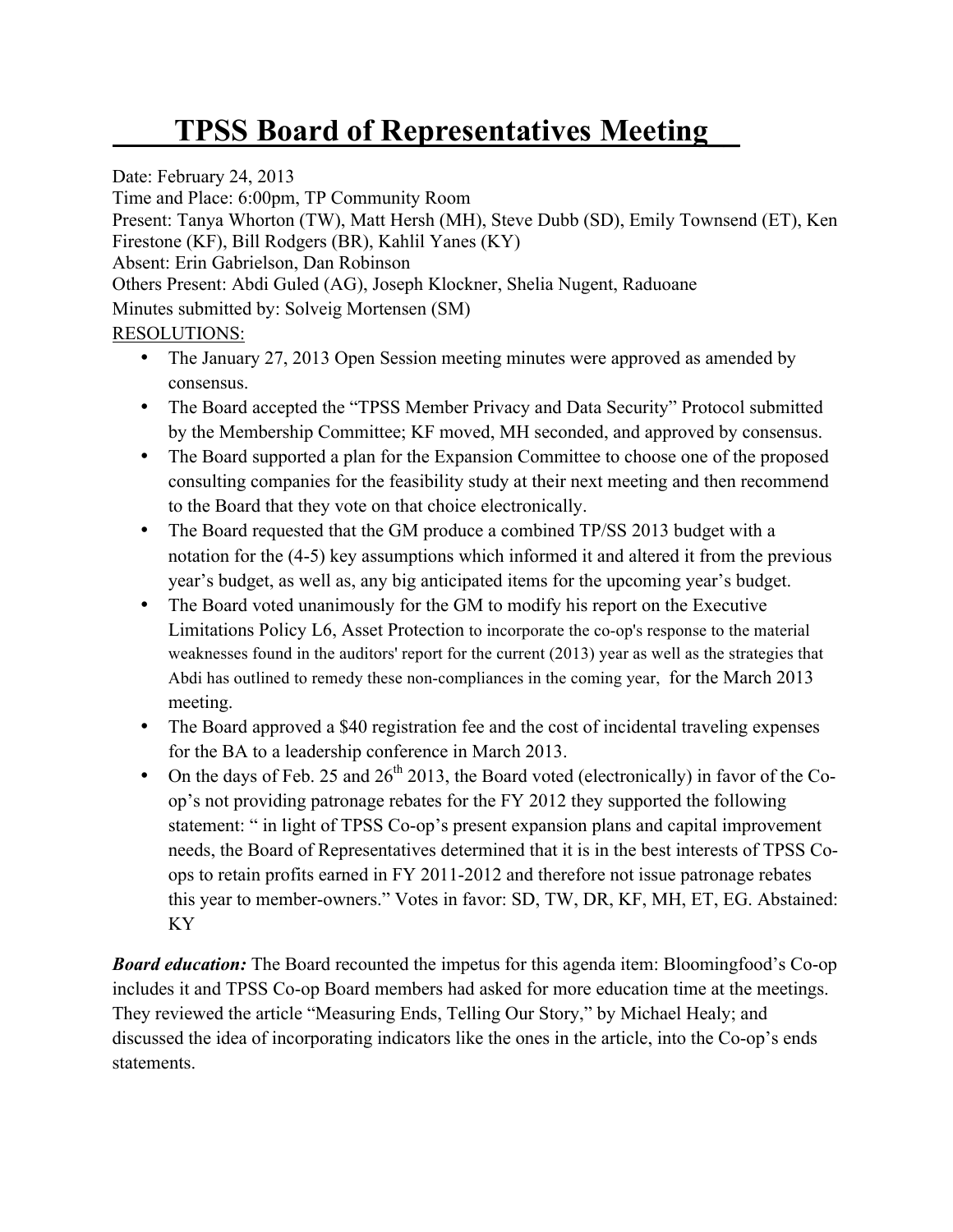*Expansion Committee*: KF reported that the Expansion Committee (EC) has received two expansion project proposals; although, the first company is now submitting a revised proposal and estimate. AG added that he received the visibility piece and will share it at the next meeting. For disclosure purposes, KF relayed that both consultant/design-build companies have a former association with the Co-op. He shared that one company employs Robert Corbitt, a former Board rep. and EC Chair; and the second used to collaborate with Joseph Klockner, a current member of the EC, as well as, a former Board rep. who had worked on acquiring renovations for the TP store years ago.

The Board discussed a plan for EC participants to discuss the two proposals at the next EC meeting and, unless a significant objection warrants another option, make a choice for one of the companies at that time. The Board further agreed that after the EC chooses the company, they recommend it to the Board and ask for a ratifying electronic vote.

The EC Chair pointed out that completing a feasibility study now should help the Co-op learn the potential strengths and weaknesses of the project—for instance, the advantages and disadvantages of the lot--in advance of entering into negotiations.

There was discussion about the anticipated need for a project manager and/or other paid staff for the expansion; the Board considered the appropriate time to proceed with hiring and how, procedurally, the EC will recommend that the GM hire a project manager. The EC Chair suggested that once the feasibility study is finished and more current unknowns are answered, the Co-op can consider a project manager/etc. because project constraints will be more apparent. JK reiterated that the Co-op needs to know if the expansion is a feasible project first. The EC Chair added that he believed whichever company performs the feasibility study could also give the Co-op a job description for a project manager.

KF reflected on how the current hurdle for the expansion is the issue of purchasing property from two different entities. The Board noted the challenges that have come up to date. SD emphasized the strategic need to do an expansion and how the membership had voiced their support. AG reported that other co-ops in the midst of expansion are looking for another project manager and made note of all the internal readiness that has occurred thus far.

One Board rep. wanted to respond to a question put forth by the GM re: Board support for the expansion effort. Board reps. each voiced their position on the Co-op expansion: ET relayed support for it; KY stated that she was in favor of expanding the TP store in this location, but not necessarily elsewhere; SD supported it; BR stated that he was undecided; KF expressed support for it, adding that he was okay with expanding the TP store, moving it on the next door lot, or moving it somewhere else in the immediate community. He elaborated that he thought it was extremely important for the store to stay in this area because there are local people that do not have access to motorized transportation for shopping. He also shared that he wanted a larger store for greater product selection to serve more people. TW described her support for the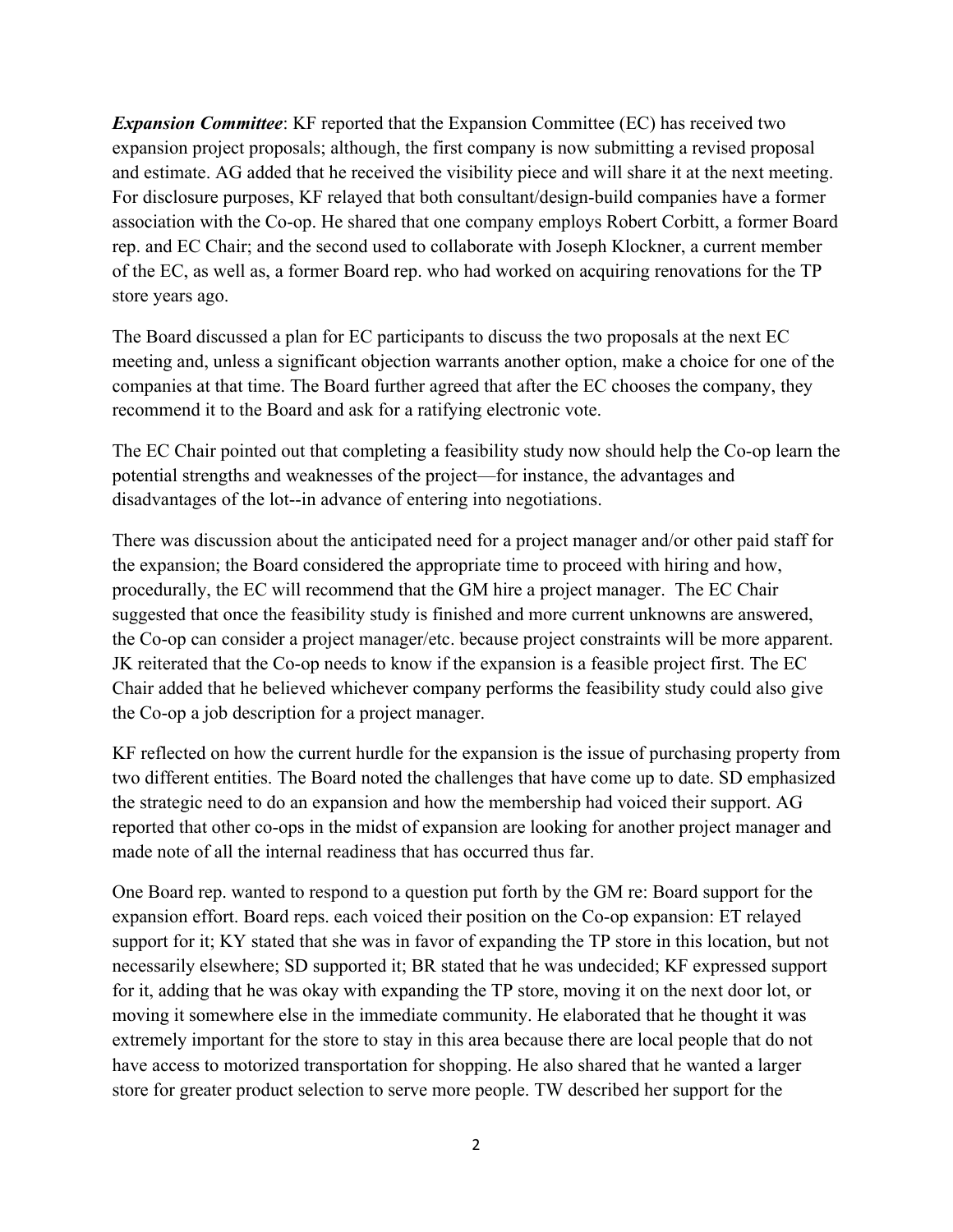expansion, stating that she is interested in representing the membership's interest. She and MH both expressed that they are in favor of it, unless or until something proves it unwise to be so; MH reiterated that he is for it in as a much as the membership is for it.

In Final, KF announced that the next EC meeting will be the first Tuesday in March and that all future EC meetings will be held on the first and third Tuesday in the month.

*Membership Committee:* SD introduced the newly completed "TPSS Member Privacy and Data Security" protocol, MC-6-A, which provides more specifics about what the Co-op and Co-op staff do to ensure member privacy, etc.

*GM Report:* AG shared that the Co-op did get the plans for the generator and is just waiting for the permit; the generator provider estimated eight weeks for the full process. He also shared that the HR Manager created a co-op newsletter for staff communication. The Board discussed the status of the Employee Assistance program.

The GM reported that he spoke with the consultant, Mel Braverman; they went over the plan for the SS store, which the Co-op will implement in February for March. AG shared one of the consultant's recommendations: do not hold good, but un-sold products on the shelf for longer than a month; write them off.

AG shared that he had a meeting with the City about the parking lot: the City will stripe it at the end of March and the Co-op will have total enforcement for 16 two-hour parking spaces. Currently, the Co-op can call the police about parking issues.

*Budget:* Board reps. gave feedback re: the submitted budget; one rep. requested a single, combined TP/SS budget. The Board President observed that the presented budget did include a good number of annotations. There was discussion about management's going back to June and July. SD expressed an interest in still gaining some of the reasoning on the choices at that time, for the sake of the record. He asked that the Board receive the key assumptions (4-5) that informed the current budget and altered it from the previous fiscal year's budget, as well as, any big anticipated items for the upcoming year's fiscal budget.

*Policy Compliance: Monitoring for Executive Limitation Policy L6:* The Board gave feedback re: this report: the control issues that came up in the audit should be reflected within it and including the \$500,000 limit is not general practice. The GM agreed to modify the monitoring report to reflect McGladrey's current audit findings and the Co-op's strategies to address them.

*FAC Committee/Financials:* TW reported that the recent FAC meeting entailed a lot of discussion re: the SS store and its losses. TW pointed out that the GM is working closely with the consultant to ensure that every recommendation is implemented.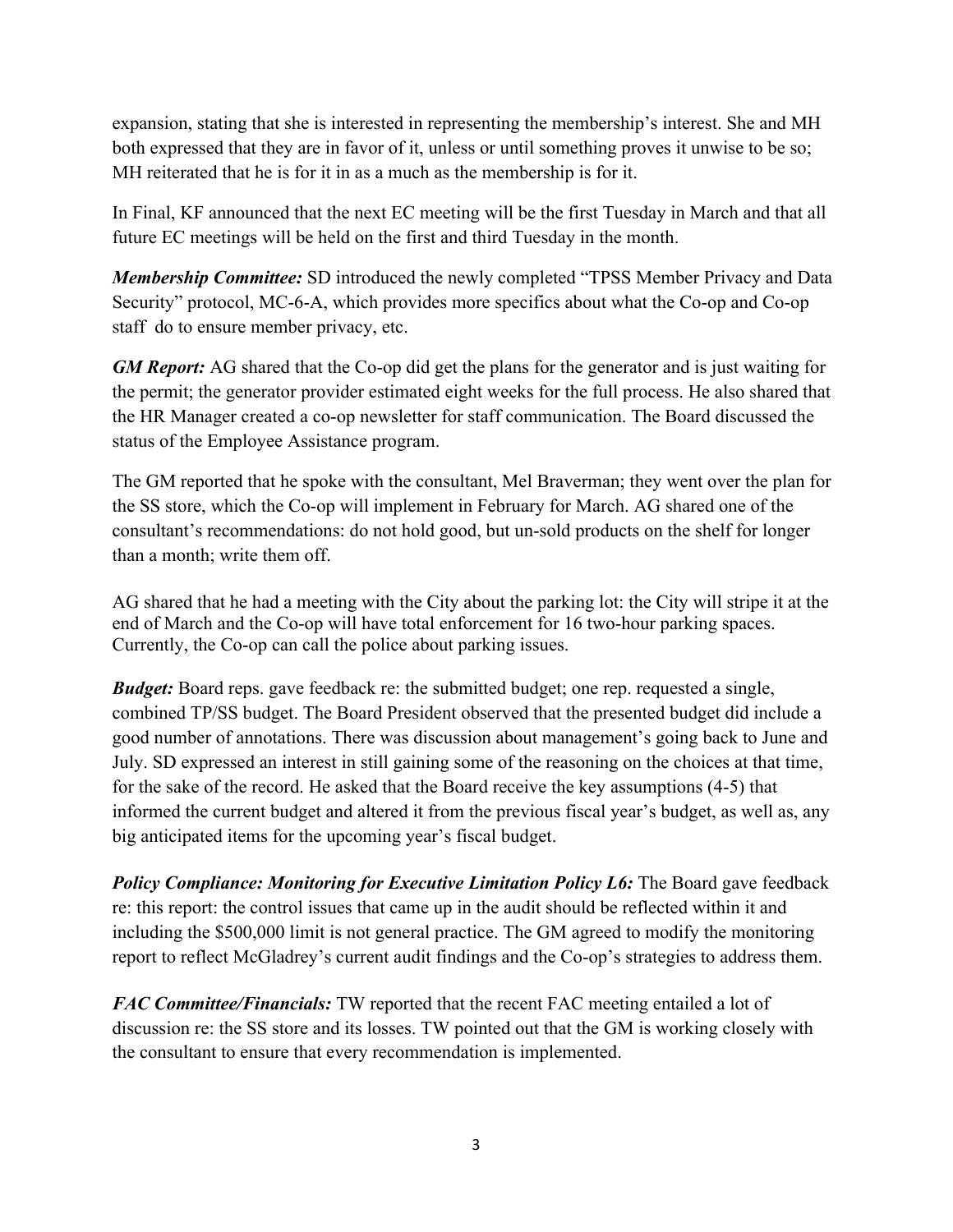In response to inquiry by new Board reps., it was confirmed that discussions re: the SS store happened not only at the FAC meetings, but also at the Board level. The Board planned for new reps. to receive a tour of the SS store.

SD suggested that management/operations possibly compose a pie cart or visual that revealed the areas of strength at the SS store. He commented that if the Co-op can identify those strengths, possibly it can build upon them. There was discussion about why the SS store is still losing money. AG talked about how the Co-op just mailed out the coupons for the SS store and how the coupons should make a difference in the third quarter.

One attending member described how in his interactions with SS customers outside of the SS store, he got the impression and formed the opinion that the margin was high for the products at the SS store. One rep talked about how the margin is ultimately too low at the SS store and the advantage of bulk buying discounts.

*Schedule of Policy Monitoring and Board Self-Monitoring for remaining Board term:* The Board President relayed that she and SD had spoken with the CBLD consultant, Art Sherwood, re: the Co-op's policy register and how the Board has not always monitored all the Co-op policies, but focused its attention on reviewing the ends statements. She shared that AS definitively affirmed that the Co-op/Board is responsible for monitoring all the policies it keeps, including the Board policies; so, the Board should begin to review each policy to determine if it needs to be scheduled for revision or elimination. It was pointed out that relegating this task to a committee was not preferable because all reps. are busy; there was discussion about each rep, individually, reviewing a policy. The process would entail looking at what the Co-op wants from the policy, what the related best practices are, what if any changes are needed, and whether it is already covered within the ends and/or needs to be removed. TW commented that she hoped this could happen monthly.

The Board discussed the example of Policy L-I as being ineffective in its vagueness; TW pointed out that the Board could reach out to the listserv to see another co-op's version. SD suggested that he would like to see policies, such as L-1, become pro-forma notice policies; so, management does not have to spend time doing regular reports on standard Co-op functions and can instead just notify the Board at a subsequent meeting, when/if there is a problem. He elaborated about whether the limitations policies altogether could move from an annual reporting to an "as needed" reporting and described this idea as a bit non-routine for co-ops.

SD planned to put together a proposal for discussion on simplifying L-1 through-L-3 and L-7 through L-9; and at the next meeting, the Board planned to further divvy up those policies amongst individual reps. to provide due diligence and supplementary review. It was noted that the review of L-4 through L-8 needs to occur by the Finance Committee.